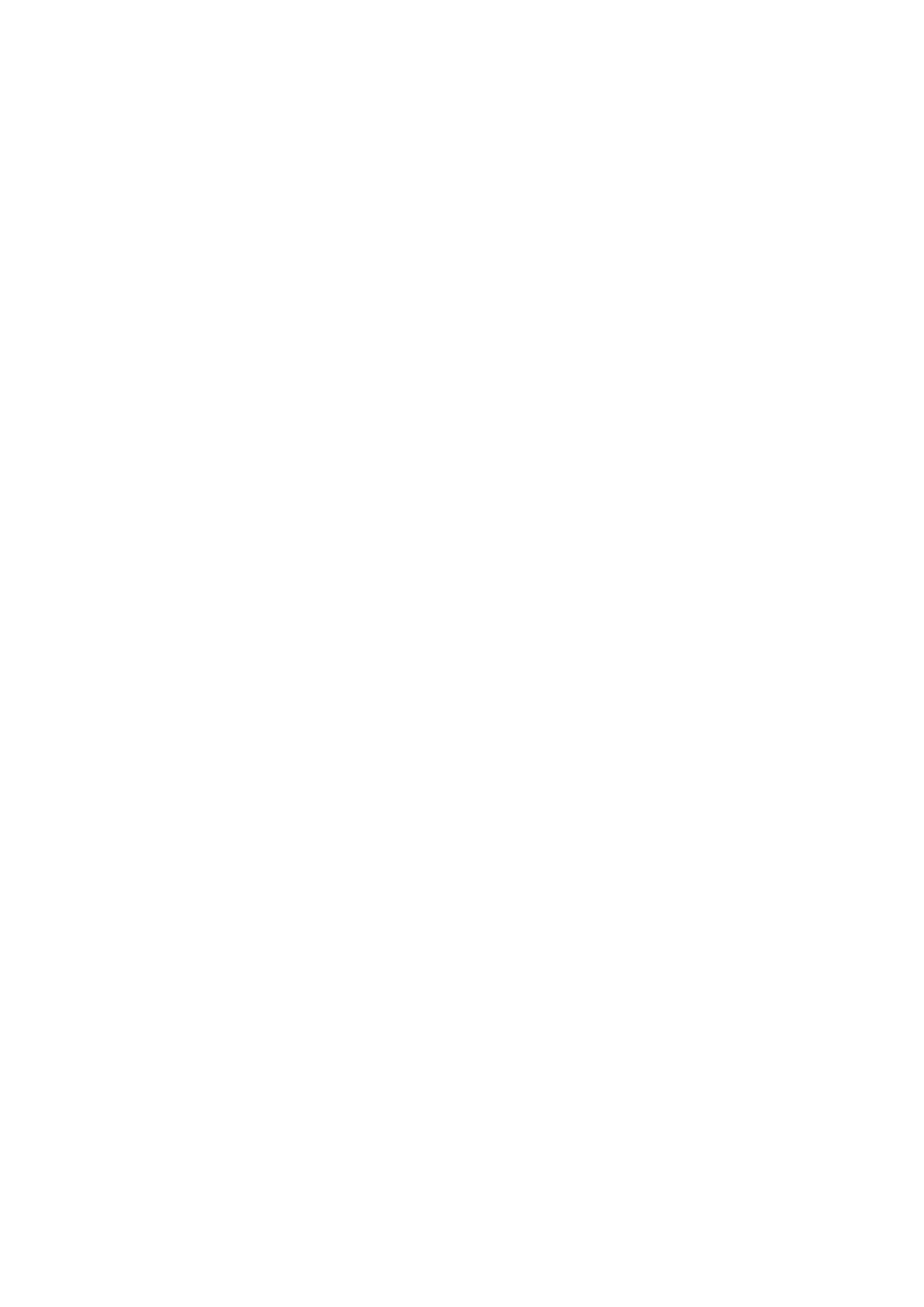# **TABLE OF CONTENTS 26 AUGUST 2015**

|    | <b>Business</b><br>Page No. |                                                                                                                                                              |   |
|----|-----------------------------|--------------------------------------------------------------------------------------------------------------------------------------------------------------|---|
|    |                             |                                                                                                                                                              |   |
| 1. |                             | <b>Meeting Conduct</b>                                                                                                                                       | 5 |
|    |                             | 1.1 Apologies                                                                                                                                                | 5 |
|    |                             | 1.2 Announcements by the Mayor                                                                                                                               | 5 |
|    |                             | 1.3 Conflict of Interest Declarations                                                                                                                        | 5 |
|    |                             | 1.3 Confirmation of Minutes                                                                                                                                  | 5 |
|    |                             | 1.3 Items not on the Agenda                                                                                                                                  | 5 |
|    |                             | 1.6 Public Participation                                                                                                                                     | 5 |
| 2. | <b>Petitions</b>            |                                                                                                                                                              | 5 |
|    | <b>Nil</b>                  |                                                                                                                                                              |   |
| 3. | <b>General Business</b>     |                                                                                                                                                              | 6 |
|    | 3.1                         | Appointment of external member to Transport and Urban<br><b>Development Committee</b>                                                                        | 6 |
| 4. | <b>Committee Reports</b>    |                                                                                                                                                              | 6 |
|    | 4.1                         | <b>Report of the Governance, Finance and Planning</b><br><b>Committee Meeting of 26 August 2015</b>                                                          | 6 |
|    |                             | Report on the Audit and Risk Subcommittee meeting of<br>Tuesday 18 August 2015: 2014/15 Financial Statements and<br><b>Statements of Service Performance</b> | 6 |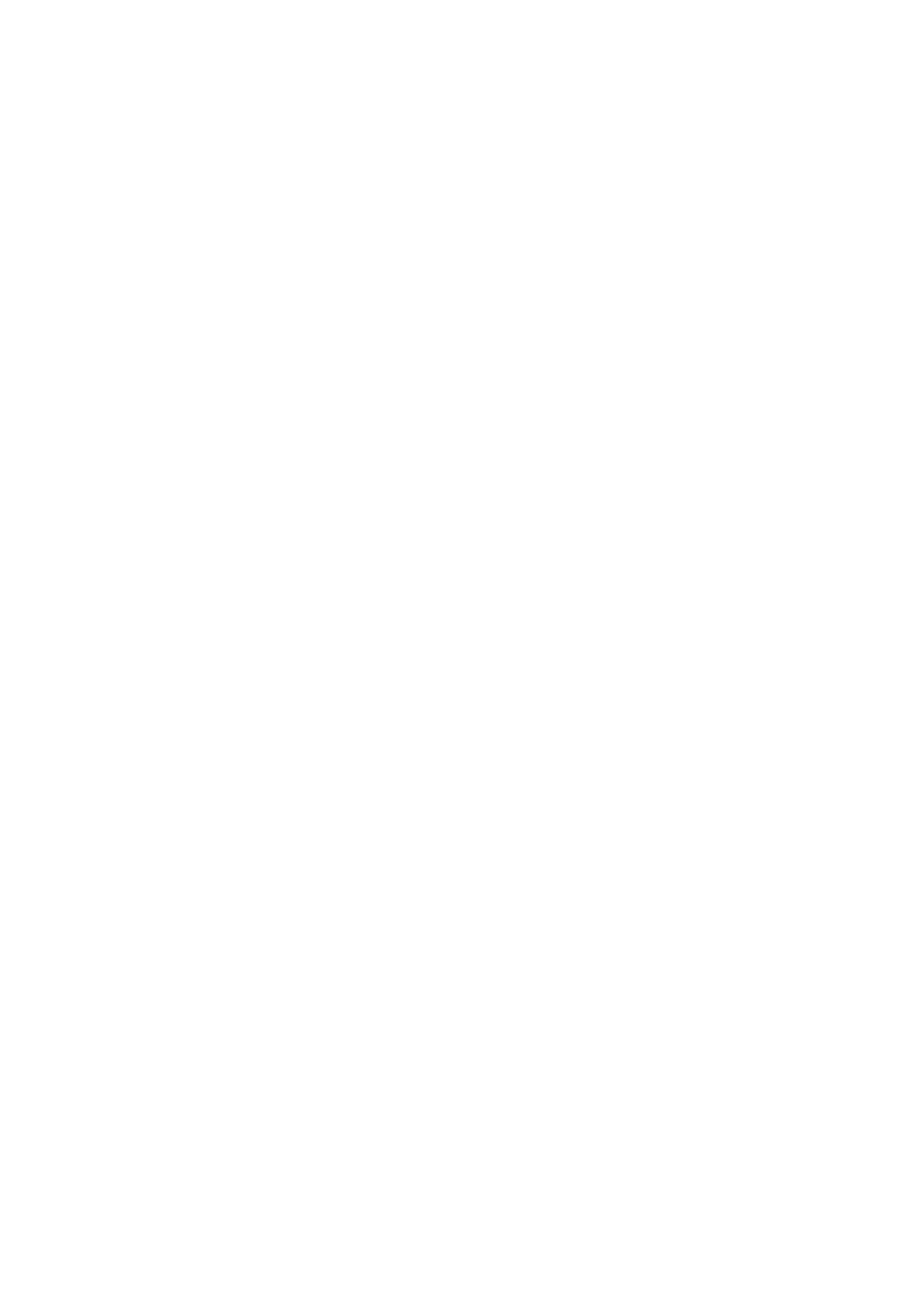## <span id="page-4-0"></span>**1 Meeting Conduct**

#### <span id="page-4-1"></span>**1. 1 Apologies**

No apologies were received.

#### <span id="page-4-2"></span>**1. 2 Announcements by the Mayor**

The Mayor made no announcements.

#### <span id="page-4-3"></span>**1. 3 Conflict of Interest Declarations**

There were no conflict of interest declarations.

#### <span id="page-4-4"></span>**1. 4 Confirmation of Minutes**

#### **Moved Mayor Wade-Brown, seconded Councillor Ahipene-Mercer**

#### **Resolved**

That the Council:

Approve the minutes of the Ordinary Council Meeting held on 06 August 2015, having been circulated, that they be taken as read and confirmed as an accurate record of that meeting.

Voting For: Mayor Wade-Brown, Councillor Ahipene-Mercer, Councillor Coughlan, Councillor Eagle, Councillor Foster, Councillor Free, Councillor Lee, Councillor Lester, Councillor Marsh, Councillor Pannett, Councillor Peck, Councillor Ritchie, Councillor Sparrow, (Mayor) and Councillor Woolf, Councillor Young

Voting Against: Nil

Majority Vote: 15:0

**Carried**

#### <span id="page-4-5"></span>**1. 5 Items not on the Agenda**

There were no items not on the agenda.

#### <span id="page-4-6"></span>**1. 6 Public Participation**

There were no public participants at the meeting.

### <span id="page-4-7"></span>**2. Petitions**

Nil.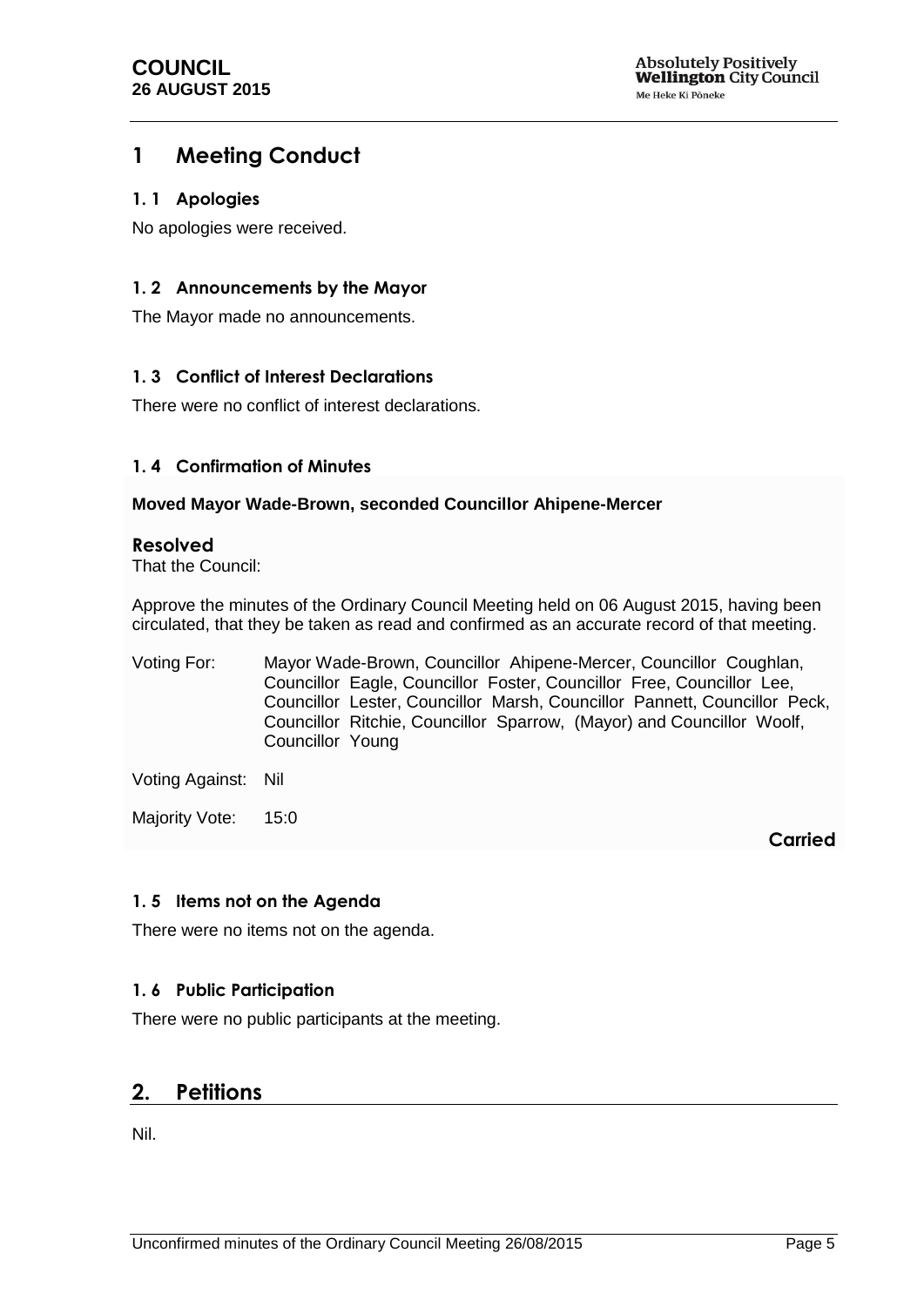### <span id="page-5-0"></span>**3. General Business**

#### <span id="page-5-1"></span>**3.1 Appointment of external member to Transport and Urban Development Committee**

#### **Moved Mayor Wade-Brown, seconded Councillor Free**

#### **Resolved**

That the Council:

- 1. Receive the information.
- 2. Appoint the Chair of the Sustainable Transport Committee from Greater Wellington Regional Council (GWRC), as a non-voting member of the Council's Transport and Urban Development Committee.
- 3. Agree that the Council's Terms of Reference and Delegations for the 2013/16 Triennium, Transport and Urban Development Committee, be amended to reflect the change in membership.
- 4. Note that the Chair of TUD will be appointed as a non-voting member to GWRC's Sustainable Transport Committee on 25 August 2015.

Voting For: Mayor Wade-Brown, Councillor Ahipene-Mercer, Councillor Coughlan, Councillor Eagle, Councillor Foster, Councillor Free, Councillor Lee, Councillor Lester, Councillor Marsh, Councillor Pannett, Councillor Peck, Councillor Ritchie, Councillor Sparrow, (Mayor) and Councillor Woolf, Councillor Young

Voting Against: Nil

Majority Vote: 15:0

**Carried**

### <span id="page-5-2"></span>**4. Committee Reports**

<span id="page-5-3"></span>**4.1 Report of the Governance, Finance and Planning Committee Meeting of 26 August 2015**

### **Report on the Audit and Risk Subcommittee meeting of Tuesday 18 August 2015: 2014/15 Financial Statements and Statements of Service Performance**

Mr Bede Kearney addressed the meeting and provided his unqualified audit opinion. On the 2014/15 Financial Statements and Statements of Service Provision.

#### <span id="page-5-4"></span>**Moved Councillor Lester, seconded Mayor Wade-Brown**